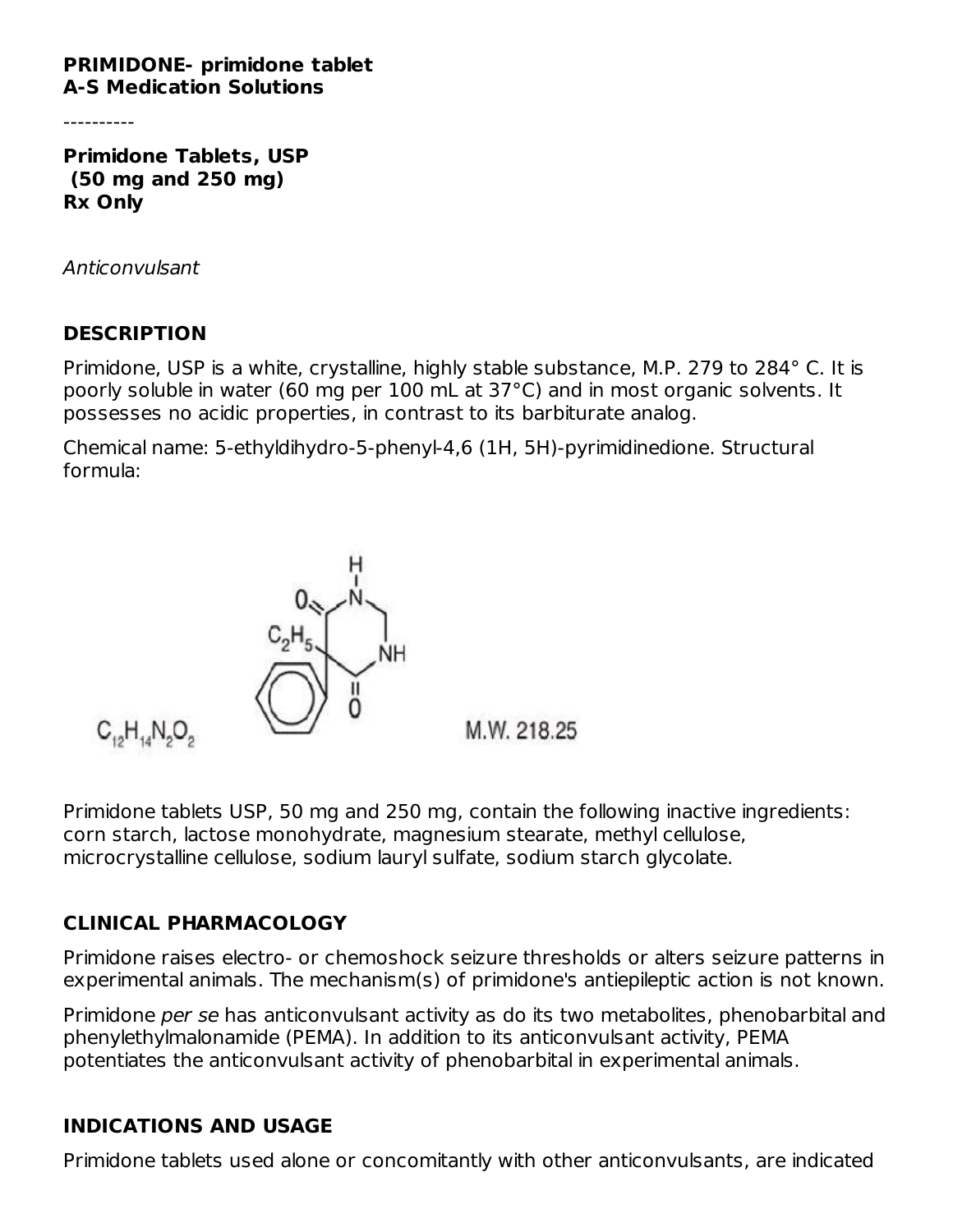in the control of grand mal, psychomotor, and focal epileptic seizures. It may control grand mal seizures refractory to other anticonvulsant therapy.

## **CONTRAINDICATIONS**

Primidone is contraindicated in:

- 1) patients with porphyria and
- 2) patients who are hypersensitive to phenobarbital (see **CLINICAL**

#### **PHARMACOLOGY**).

#### **WARNINGS**

The abrupt withdrawal of antiepileptic medication may precipitate status epilepticus. The therapeutic efficacy of a dosage regimen takes several weeks before it can be assessed.

#### **Suicidal Behavior and Ideation**

Antiepileptic drugs (AEDs), including primidone, increase the risk of suicidal thoughts or behavior in patients taking these drugs for any indication. Patients treated with any AED for any indication should be monitored for the emergence or worsening of depression, suicidal thoughts or behavior, and/or any unusual changes in mood or behavior.

Pooled analyses of 199 placebo-controlled clinical trials (mono- and adjunctive therapy) of 11 different AEDs showed that patients randomized to one of the AEDs had approximately twice the risk (adjusted Relative Risk 1.8, 95% CI:1.2, 2.7) of suicidal thinking or behavior compared to patients randomized to placebo. In these trials, which had a median treatment duration of 12 weeks, the estimated incidence rate of suicidal behavior or ideation among 27,863 AED-treated patients was 0.43%, compared to 0.24% among 16,029 placebo-treated patients, representing an increase of approximately one case of suicidal thinking or behavior for every 530 patients treated. There were four suicides in drug-treated patients in the trials and none in placebotreated patients, but the number is too small to allow any conclusion about drug effect on suicide.

The increased risk of suicidal thoughts or behavior with AEDs was observed as early as one week after starting drug treatment with AEDs and persisted for the duration of treatment assessed. Because most trials included in the analysis did not extend beyond 24 weeks, the risk of suicidal thoughts or behavior beyond 24 weeks could not be assessed.

The risk of suicidal thoughts or behavior was generally consistent among drugs in the data analyzed. The finding of increased risk with AEDs of varying mechanisms of action and across a range of indications suggests that the risk applies to all AEDs used for any indication. The risk did not vary substantially by age (5 to 100 years) in the clinical trials analyzed.

Table 1 shows absolute and relative risk by indication for all evaluated AEDs.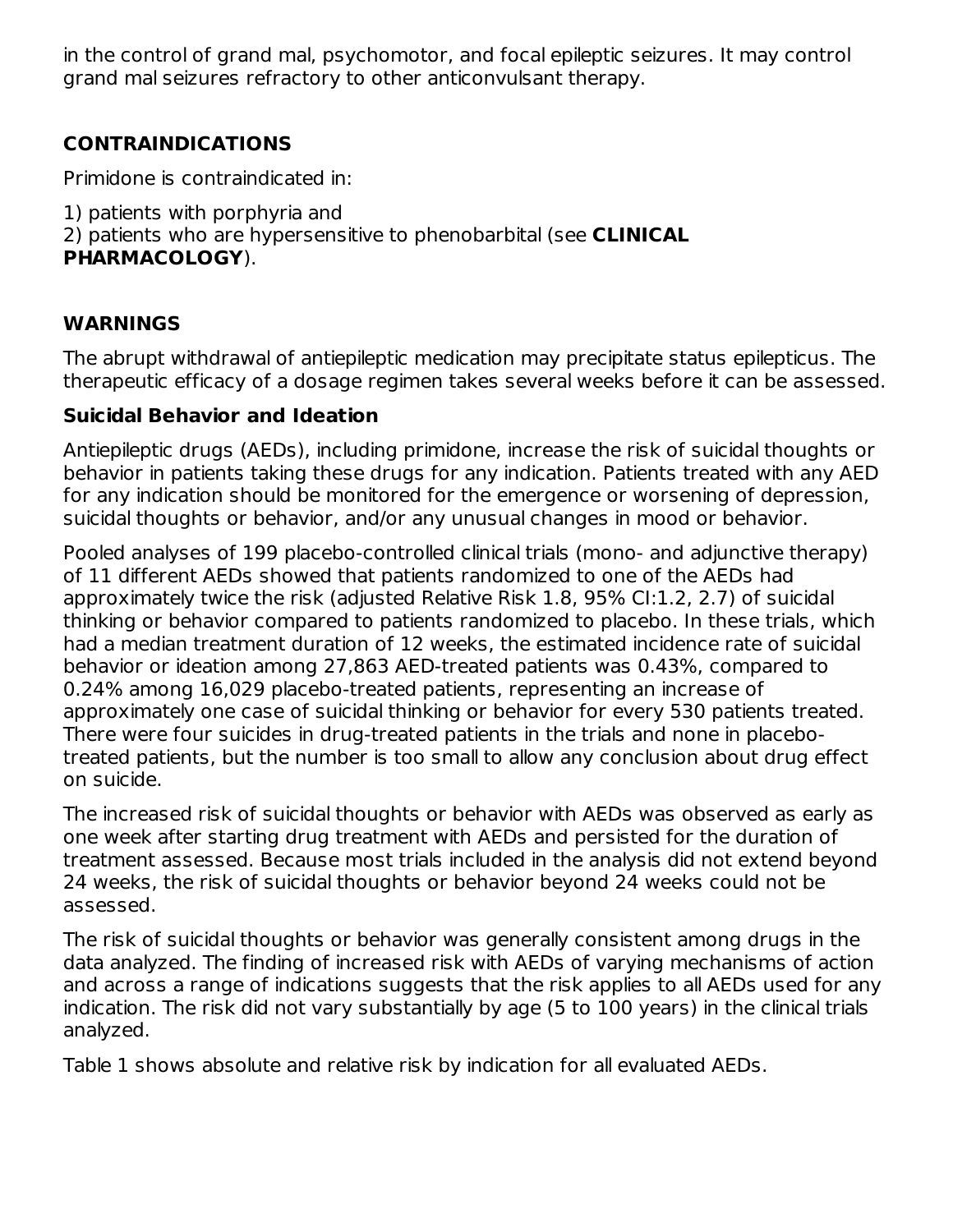| Indication  | Placebo       | <b>Drug Patients</b> | Relative Risk:                                        | <b>Risk</b>                                                 |  |
|-------------|---------------|----------------------|-------------------------------------------------------|-------------------------------------------------------------|--|
|             | Patients with | with Events          | Incidence                                             | Difference:                                                 |  |
|             | Events Per    | Per 1000             | of Events in                                          | Additional                                                  |  |
|             | 1000 Patients | Patients             | Drug Patients/<br>Incidence<br>in Placebo<br>Patients | <b>Drug Patients</b><br>with Events<br>Per 1000<br>Patients |  |
| Epilepsy    | 1.0           | 3.4                  | 3.5                                                   | 2.4                                                         |  |
| Psychiatric | 5.7           | 8.5                  | 1.5                                                   | 2.9                                                         |  |
| Other       | 1.0           | 1.8                  | 1.9                                                   | 0.9                                                         |  |
| Total       | 2.4           | 4.3                  | 1.8                                                   | 1.9                                                         |  |

 $\mathbf{r}$  and  $\mathbf{r}$  are the contraction of the contraction of the contraction of the contraction of the contraction

The relative risk for suicidal thoughts or behavior was higher in clinical trials for epilepsy than in clinical trials for psychiatric or other conditions, but the absolute risk differences were similar for the epilepsy and psychiatric indications.

Anyone considering prescribing primidone or any other AED must balance the risk of suicidal thoughts or behavior with the risk of untreated illness. Epilepsy and many other illnesses for which AEDs are prescribed are themselves associated with morbidity and mortality and an increased risk of suicidal thoughts and behavior. Should suicidal thoughts and behavior emerge during treatment, the prescriber needs to consider whether the emergence of these symptoms in any given patient may be related to the illness being treated.

Patients, their caregivers, and families should be informed that AEDs increase the risk of suicidal thoughts and behavior and should be advised of the need to be alert for the emergence or worsening of the signs and symptoms of depression, any unusual changes in mood or behavior, or the emergence of suicidal thoughts, behavior, or thoughts about self-harm. Behaviors of concern should be reported immediately to healthcare providers.

# **Usage in Pregnancy**

To provide information regarding the effects of in utero exposure to primidone, physicians are advised to recommend that pregnant patients taking primidone enroll in the North American Antiepileptic Drug (NAAED) Pregnancy Registry. This can be done by calling the toll free number 1-888-233-2334, and must be done by patients themselves. Information on the registry can also be found at the website http://www.aedpregnancyregistry.org/.

The effects of primidone in human pregnancy and nursing infants are unknown.

Recent reports suggest an association between the use of anticonvulsant drugs by women with epilepsy and an elevated incidence of birth defects in children born to these women. Data are more extensive with respect to diphenylhydantoin and phenobarbital, but these are also the most commonly prescribed anticonvulsants; less systematic or anecdotal reports suggest a possible similar association with the use of all known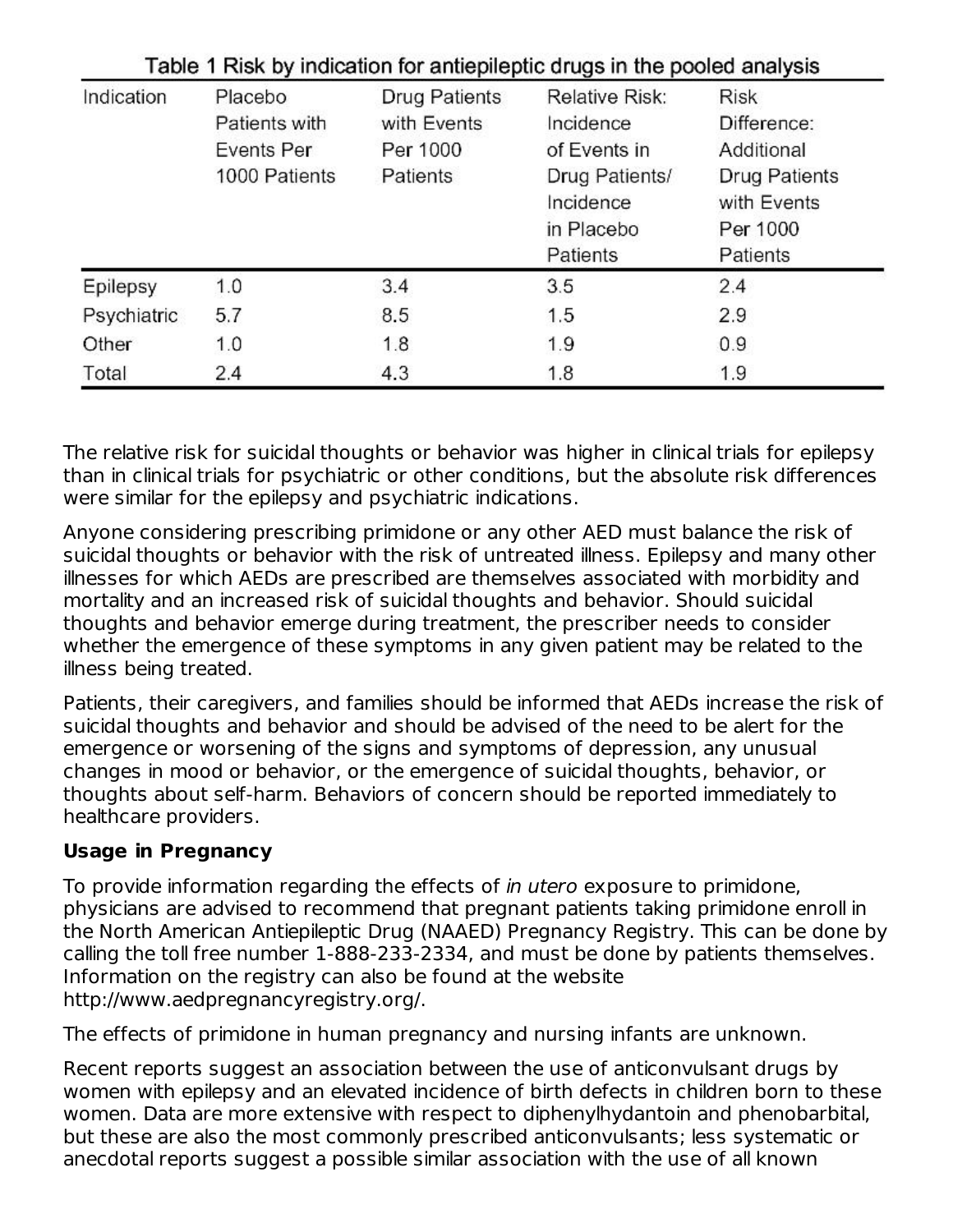anticonvulsant drugs.

The reports suggesting an elevated incidence of birth defects in children of drug-treated epileptic women cannot be regarded as adequate to prove a definite cause-and-effect relationship.

There are intrinsic methodologic problems in obtaining adequate data on drug teratogenicity in humans, the possibility also exists that other factors leading to birth defects, e.g., genetic factors or the epileptic condition itself, may be more important than drug therapy. The great majority of mothers on anticonvulsant medication deliver normal infants. It is important to note that anticonvulsant drugs should not be discontinued in patients in whom the drug is administered to prevent major seizures because of the strong possibility of precipitating status epilepticus with attendant hypoxia and threat to life. In individual cases where the severity and frequency of the seizure disorders are such that the removal of medication does not pose a serious threat to the patient, discontinuation of the drug may be considered prior to and during pregnancy, although it cannot be said with any confidence that even minor seizures do not pose some hazard to the developing embryo or fetus.

The prescribing physician will wish to weigh these considerations in treating or counseling epileptic women of childbearing potential. Neonatal hemorrhage, with a coagulation defect resembling vitamin K deficiency, has been described in newborns whose mothers were taking primidone and other anticonvulsants. Pregnant women under anticonvulsant therapy should receive prophylactic vitamin  $\mathsf{K}_1$  therapy for one month prior to, and during, delivery.

## **PRECAUTIONS**

The total daily dosage should not exceed 2 g. Since primidone therapy generally extends over prolonged periods, a complete blood count and a sequential multiple analysis-12 (SMA-12) test should be made every six months.

#### **In Nursing Mothers**

There is evidence that in mothers treated with primidone, the drug appears in the milk in substantial quantities. Since tests for the presence of primidone in biological fluids are too complex to be carried out in the average clinical laboratory, it is suggested that the presence of undue somnolence and drowsiness in nursing newborns of primidonetreated mothers be taken as an indication that nursing should be discontinued.

#### **Information for Patients**

**Suicidal Thinking and Behavior** - Patients, their caregivers, and families should be counseled that AEDs, including primidone, may increase the risk of suicidal thoughts and behavior and should be advised of the need to be alert for the emergence or worsening of symptoms of depression, any unusual changes in mood or behavior, or the emergence of suicidal thoughts, behavior, or thoughts about self-harm. Behaviors of concern should be reported immediately to healthcare providers.

Patients should be encouraged to enroll in the NAAED Pregnancy Registry if they become pregnant. This registry is collecting information about the safety of antiepileptic drugs during pregnancy. To enroll, patients can call the toll free number 1-888-233-2334 (see **Usage in Pregnancy section**).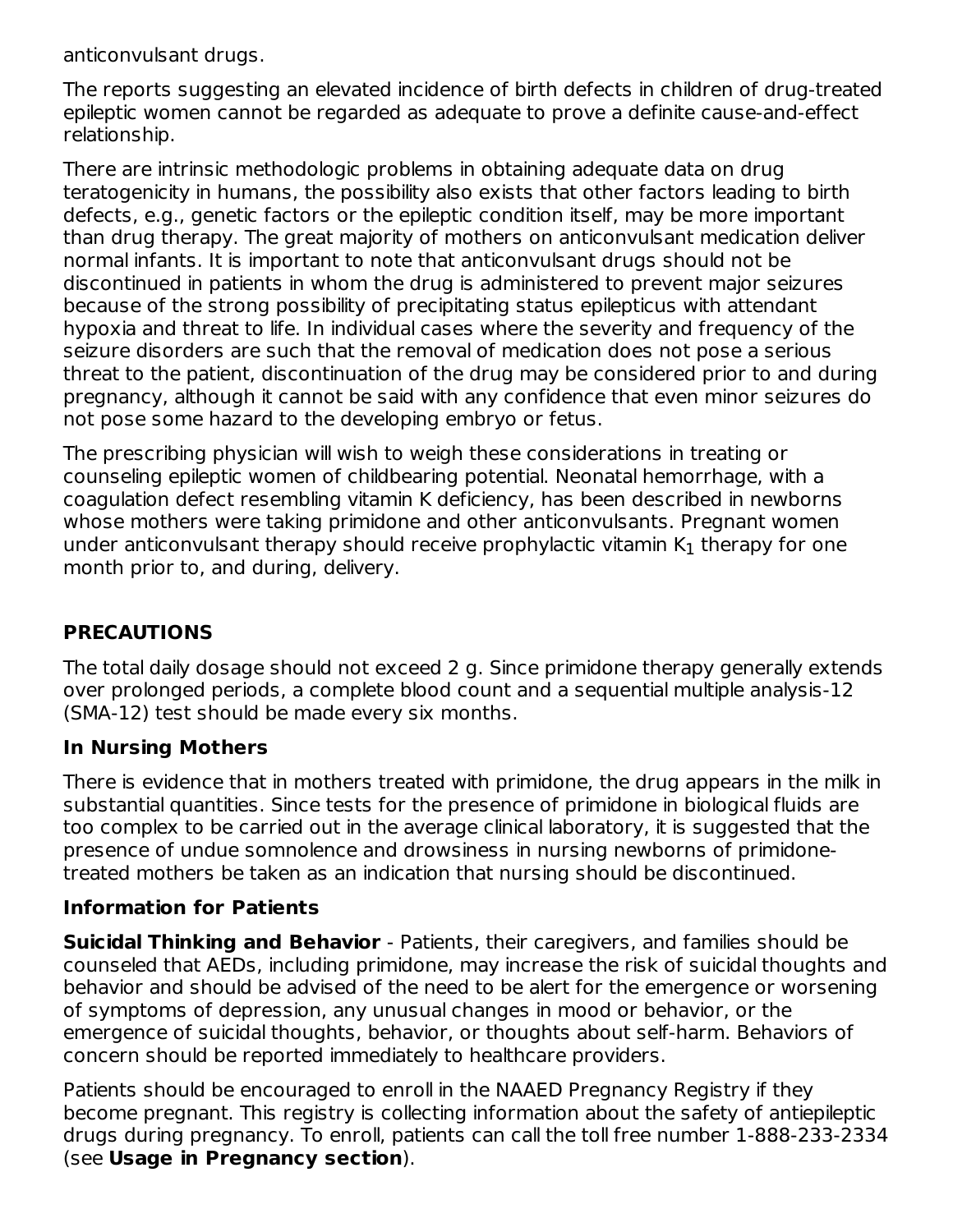Please refer to the Primidone Medication Guide for more information.

## **ADVERSE REACTIONS**

The most frequently occurring early side effects are ataxia and vertigo. These tend to disappear with continued therapy, or with reduction of initial dosage. Occasionally, the following have been reported: nausea, anorexia, vomiting, fatigue, hyperirritability, emotional disturbances, sexual impotency, diplopia, nystagmus, drowsiness, and morbilliform skin eruptions. Granulocytopenia, agranulocytosis, and red-cell hypoplasia and aplasia, have been reported rarely. These and, occasionally, other persistent or severe side effects may necessitate withdrawal of the drug. Megaloblastic anemia may occur as a rare idiosyncrasy to primidone and to other anticonvulsants. The anemia responds to folic acid without necessity of discontinuing medication.

### **To report SUSPECTED ADVERSE REACTIONS, contact Amneal Pharmaceuticals at 1-877-835-5472 or FDA at 1-800-FDA-1088 or www.fda.gov/medwatch.**

## **DOSAGE AND ADMINISTRATION**

## **Adult Dosage**

Patients 8 years of age and older who have received no previous treatment may be started on primidone tablets according to the following regimen using either 50 mg or scored 250 mg primidone tablets:

Days 1 to 3: 100 to 125 mg at bedtime. Days 4 to 6: 100 to 125 mg b.i.d. Days 7 to 9: 100 to 125 mg t.i.d. Day 10 to maintenance: 250 mg t.i.d.

For most adults and children 8 years of age and over, the usual maintenance dosage is three to four 250 mg primidone tablets daily in divided doses (250 mg t.i.d. or q.i.d.). If required, an increase to five or six 250 mg tablets daily may be made but daily doses should not exceed 500 mg q.i.d.

| INITIAL: ADULTS AND CHILDREN OVER 8                    |   |   |    |                          |    |
|--------------------------------------------------------|---|---|----|--------------------------|----|
| KEY: $\cdot$ = 50 mg tablet; $\bullet$ = 250 mg tablet |   |   |    |                          |    |
| DAY                                                    | 2 | 3 | 4  | 5                        | 6  |
| AM                                                     |   |   |    |                          |    |
| <b>NOON</b>                                            |   |   |    |                          |    |
| PМ                                                     |   |   |    |                          |    |
| DAY                                                    | 8 | 9 | 10 | 11                       | 12 |
| AM                                                     |   |   |    | Adjust to<br>Maintenance |    |
| <b>NOON</b>                                            |   |   |    |                          |    |
| PM                                                     |   |   |    |                          |    |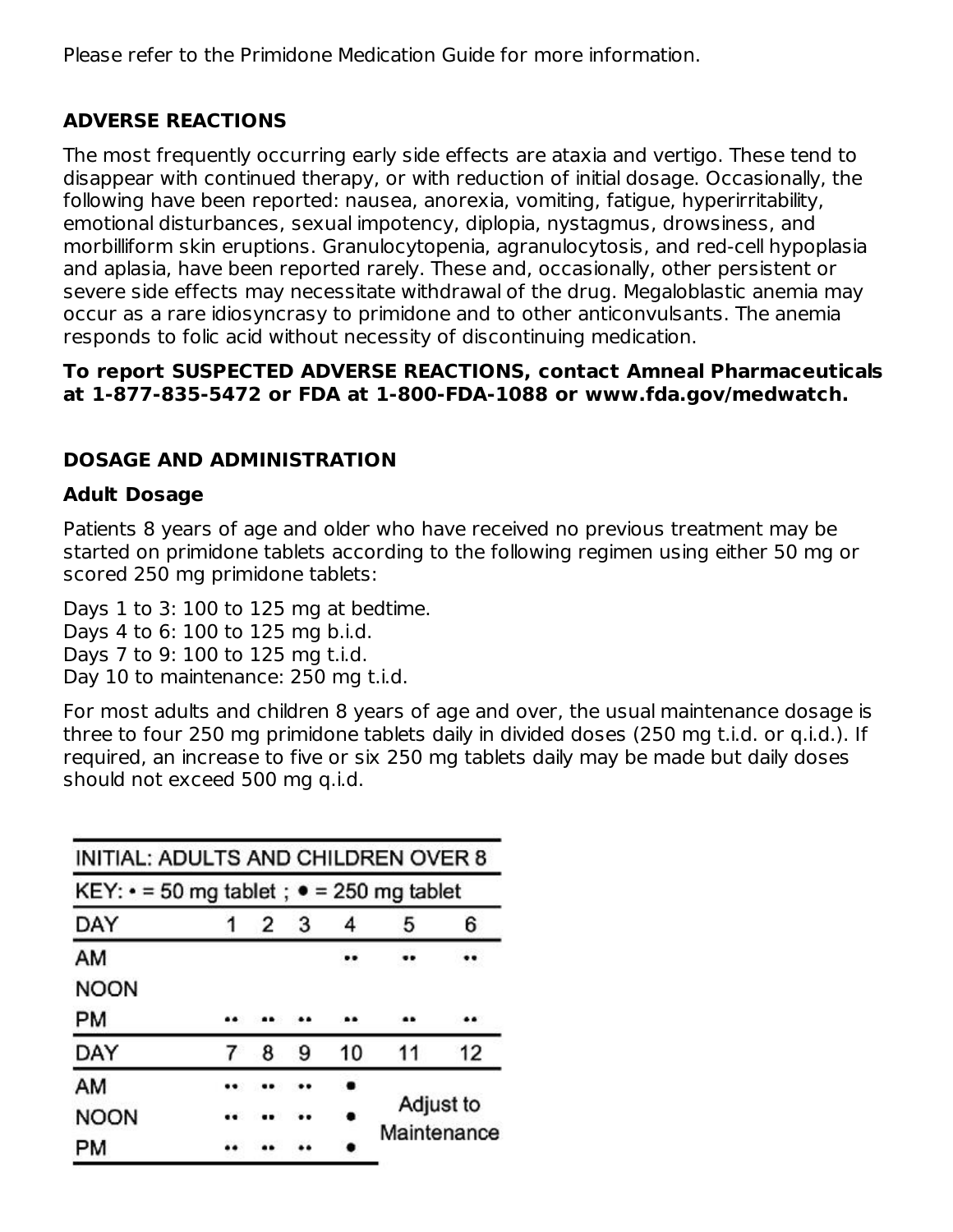Dosage should be individualized to provide maximum benefit. In some cases, serum blood level determinations of primidone may be necessary for optimal dosage adjustment. The clinically effective serum level for primidone is between 5 to 12 mcg/mL.

## **In Patients Already Receiving Other Anticonvulsants**

Primidone tablets should be started at 100 to 125 mg at bedtime and gradually increased to maintenance level as the other drug is gradually decreased. This regimen should be continued until satisfactory dosage level is achieved for the combination, or the other medication is completely withdrawn. When therapy with primidone tablets alone is the objective, the transition from concomitant therapy should not be completed in less than two weeks.

#### **Pediatric Dosage**

For children under 8 years of age, the following regimen may be used:

Days 1 to 3: 50 mg at bedtime. Days 4 to 6: 50 mg b.i.d. Days 7 to 9: 100 mg b.i.d. Day 10 to maintenance: 125 mg t.i.d. to 250 mg t.i.d.

For children under 8 years of age, the usual maintenance dosage is 125 to 250 mg three times daily or 10 to 25 mg/kg/day in divided doses.

## **HOW SUPPLIED**

Product: 50090-4083

NDC: 50090-4083-0 100 TABLET in a BOTTLE

## **MEDICATION GUIDE**

## **Primidone (prim' i done) Tablets, USP**

Read this Medication Guide before you start taking primidone and each time you get a refill. There may be new information. This information does not take the place of talking to your healthcare provider about your medical condition or treatment.

## **What is the most important information I should know about primidone?**

#### **Do not stop taking primidone without first talking to your healthcare provider.**

Stopping primidone suddenly can cause serious problems.

#### **Primidone can cause serious side effects, including:**

**Like other antiepileptic drugs, primidone may cause suicidal thoughts or actions in a very small number of people, about 1 in 500.**

**Call a healthcare provider right away if you have any of these symptoms, especially if they are new, worse, or worry you:**

• thoughts about suicide or dying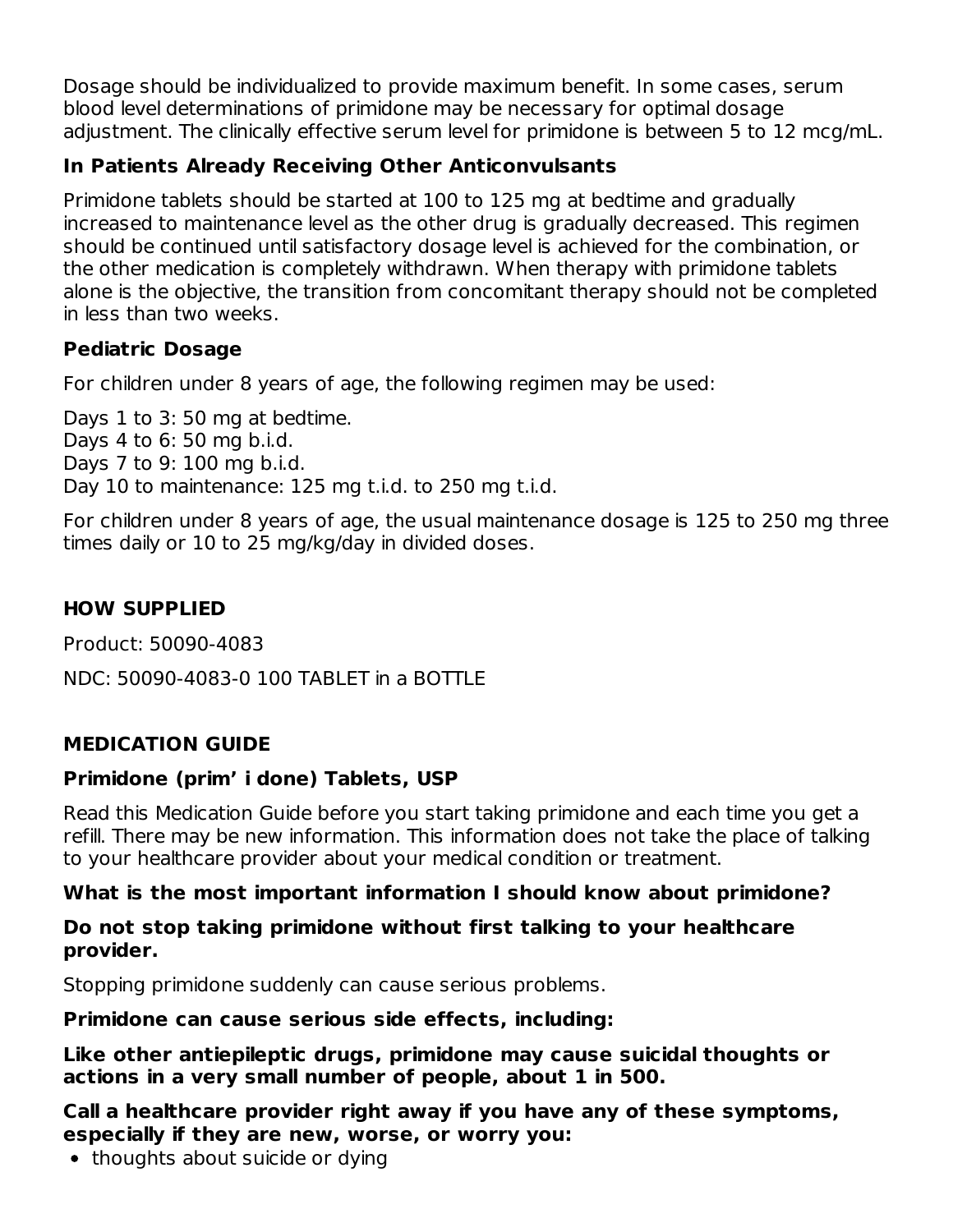- attempts to commit suicide
- new or worse depression
- new or worse anxiety
- feeling agitated or restless
- panic attacks
- trouble sleeping (insomnia)
- new or worse irritability
- acting aggressive, being angry, or violent
- acting on dangerous impulses
- an extreme increase in activity and talking (mania)
- other unusual changes in behavior or mood

## **How can I watch for early symptoms of suicidal thoughts and actions?**

- Pay attention to any changes, especially sudden changes, in mood, behaviors, thoughts, or feelings.
- Keep all follow-up visits with your healthcare provider as scheduled.

Call your healthcare provider between visits as needed, especially if you are worried about symptoms.

## **Do not stop primidone without first talking to a healthcare provider.**

• Stopping primidone suddenly can cause serious problems. Stopping a seizure medicine suddenly in a patient who has epilepsy can cause seizures that will not stop (status epilepticus).

Suicidal thoughts or actions can be caused by things other than medicines. If you have suicidal thoughts or actions, your healthcare provider may check for other causes.

## **What is primidone?**

Primidone is a prescription medicine used alone or with other medicines to treat people with:

- generalized tonic-clonic (grand mal) seizures
- complex partial (psychomotor) seizures
- partial (focal) epileptic seizures.

# **Who should not take primidone?**

Do not take primidone if you:

- have a genetic disorder called porphyria
- are allergic to phenobarbital

## **What should I tell my healthcare provider before taking primidone?**

Before you take primidone, tell your healthcare provider if you:

- have or have had depression, mood problems or suicidal thoughts or behavior
- have any other medical conditions
- are pregnant or planning to become pregnant. Primidone may harm your unborn baby. Tell your healthcare provider right away if you become pregnant while taking primidone. You and your healthcare provider will decide if you should take primidone while you are pregnant.
	- If you become pregnant while taking primidone, talk to your healthcare provider about registering with the North American Antiepileptic Drug (NAAED) Pregnancy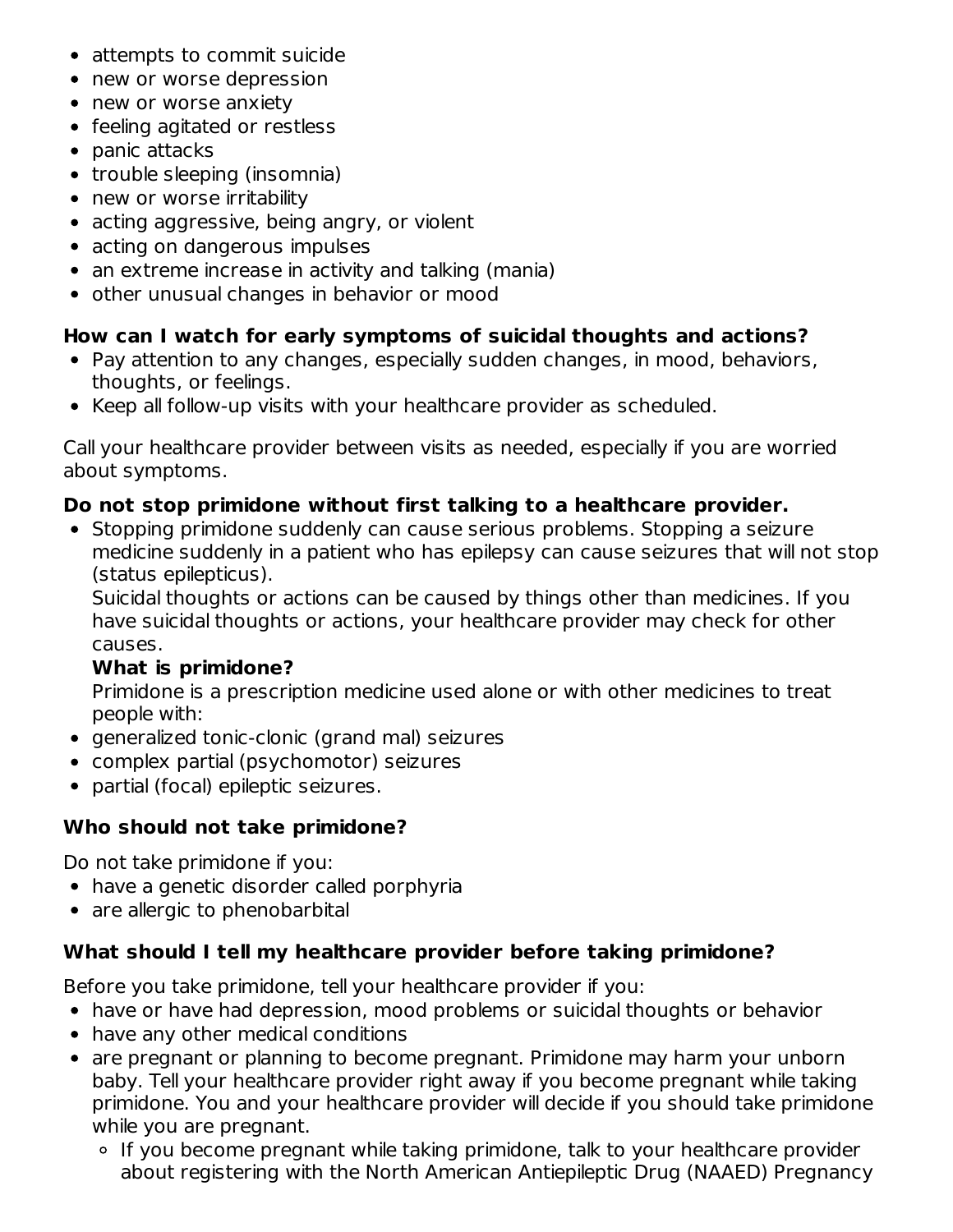Registry. You can enroll in this registry by calling 1-888-233-2334. The purpose of this registry is to collect information about the safety of antiepileptic drugs during pregnancy.

are breastfeeding or plan to breastfeed. Primidone can pass into breast milk. Talk to your healthcare provider about the best way to feed your baby if you take primidone.

#### **Tell your healthcare provider about all the medicines you take, including prescription and non-prescription medicines, vitamins, and herbal**

**supplements.** Taking primidone with certain other medicines can cause side effects or affect how well they work. Do not start or stop other medicines without talking to your healthcare provider.

Know the medicines you take. Keep a list of them and show it to your healthcare provider and pharmacist each time you get a new medicine.

## **How should I take primidone tablets?**

Take primidone tablets exactly as prescribed. Your healthcare provider will tell you how much primidone tablets to take and when to take it.

- Your healthcare provider may change your dose. Do not change your dose without talking to your healthcare provider.
- Do not stop taking primidone tablets without first talking to your healthcare provider. Stopping primidone tablets suddenly can cause serious problems.
- If you take too much primidone, call your healthcare provider or local Poison Control Center right away.

## **What should I avoid while taking primidone?**

- Primidone can make you sleepy or dizzy. Do not drink alcohol or take other drugs that make you sleepy or dizzy while taking primidone without first discussing this with your healthcare provider. Taking primidone with alcohol or drugs that cause sleepiness or dizziness may make your sleepiness or dizziness worse.
- Do not drive, operate heavy machinery, or do other dangerous activities until you know how primidone affects you. Primidone can slow your thinking and motor skills.

## **What are the possible side effects of primidone?**

#### **See "What is the most important information I should know about primidone?".**

Primidone may cause other serious side effects including:

- Sleepiness that can be severe, especially when you first start taking primidone.
- Primidone may rarely cause blood problems. Symptoms may include:
	- ∘ fever, swollen glands, or sore throat that come and go or do not go away
	- frequent infections or an infection that does not go away
	- tiredness
	- shortness of breath
- Primidone may rarely cause allergic reactions. Symptoms may include:
	- $\circ$  skin rash
	- hives
	- sores in your mouth
	- blistering or peeling skin The most common side effects of primidone include: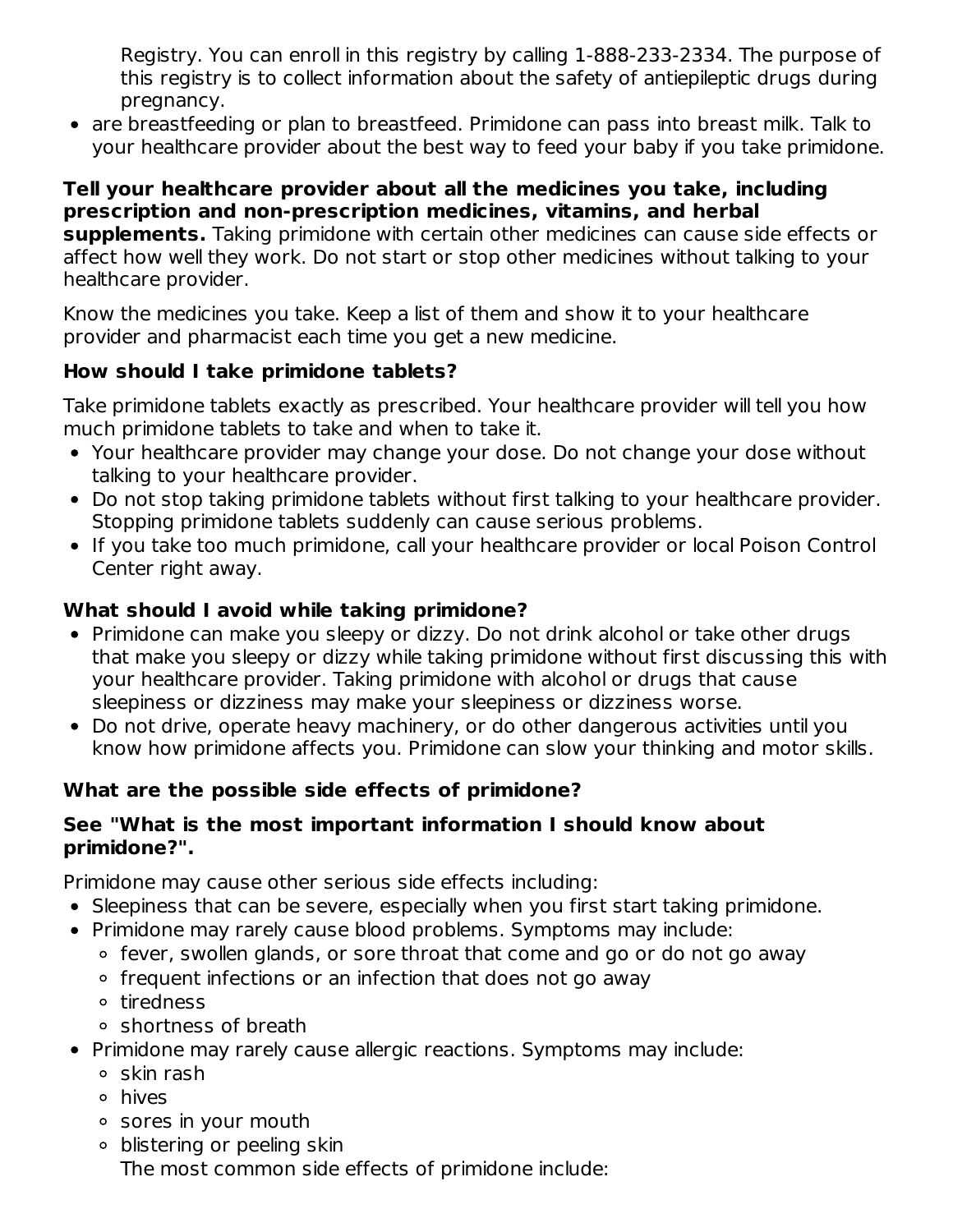- **problems with walking and moving**
- feelings of dizziness, spinning, or swaying (vertigo)

These are not all the possible side effects of primidone. For more information, ask your healthcare provider or pharmacist.

Tell your healthcare provider if you have any side effect that bothers you or that does not go away.

#### **Call your doctor for medical advice about side effects. You may report side effects to FDA at 1-800-FDA-1088.**

#### **How should I store primidone tablets?**

Store primidone tablets at room temperature between 20° to 25°C (68° to 77°F) in a tight, light-resistant container.

#### **Keep primidone tablets and all medicines out of the reach of children.**

#### **General Information about primidone**

Medicines are sometimes prescribed for purposes other than those listed in a Medication Guide. Do not use primidone for a condition for which it was not prescribed. Do not give primidone to other people, even if they have the same symptoms that you have. It may harm them.

This Medication Guide summarizes the most important information about primidone. If you would like more information, talk with your healthcare provider. You can ask your pharmacist or healthcare provider for information about primidone that is written for health professionals.

For more information, go to www.amneal.com or call 1-877-835-5472.

## **What are the ingredients in primidone tablets?**

Active Ingredient: primidone, USP

Inactive Ingredients: corn starch, lactose monohydrate, magnesium stearate, methyl cellulose, microcrystalline cellulose, sodium lauryl sulfate, and sodium starch glycolate.

This Medication Guide has been approved by the U.S. Food and Drug Administration.

Manufactured by: **Amneal Pharmaceuticals Pvt. Ltd. Oral Solid Dosage Unit** Ahmedabad 382213, INDIA

Packed by: **Amneal Pharmaceuticals Pvt. Ltd. Oral Solid Dosage Unit** Ahmedabad 382213, INDIA

Or

**Amneal Pharmaceuticals Pvt. Ltd.** Ahmedabad 382220, INDIA

Distributed by: **Amneal Pharmaceuticals LLC**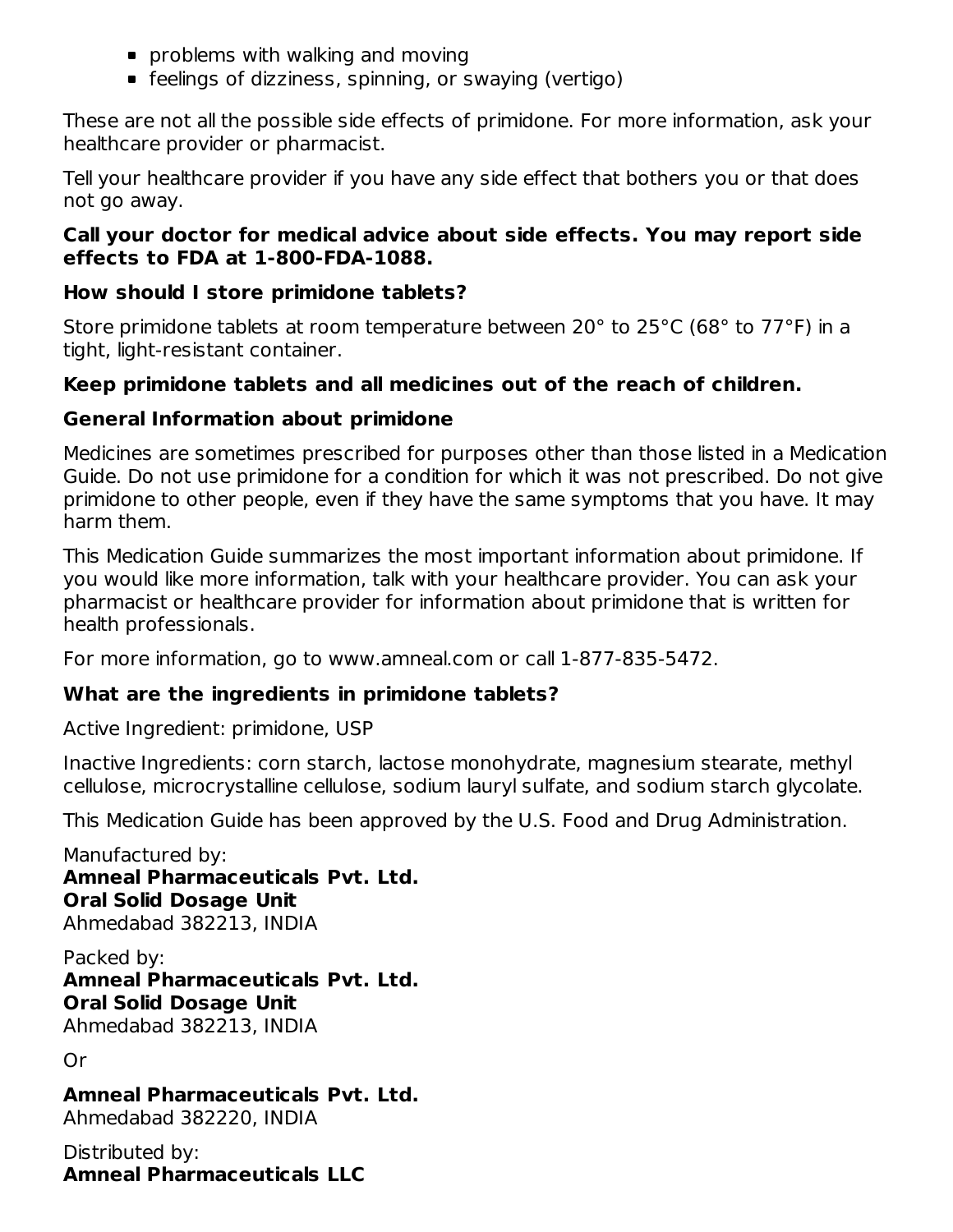Bridgewater, NJ 08807 Rev. 06-2020-02

# **Primidone**

| NDC 50090-4083-0<br>A-5 Medication Solutions, LLC<br>Product No. 6410-0 |  |
|-------------------------------------------------------------------------|--|
| LOT                                                                     |  |
| PRIMIDONE                                                               |  |
| 250 MG                                                                  |  |
| <b>ACH TABLET CONTAINS</b><br>REMEDICINE, LISP 250 MG                   |  |
| STORE AT 68 TO 77 DEGREES<br>100 TABLETS                                |  |
|                                                                         |  |
|                                                                         |  |
| DISTRIBUTED BY:                                                         |  |
| A-S Medication Solutions<br>Libertyville, IL 60048                      |  |
| <b>AHAMEDA</b><br>SOURCE NOC: S3746-545                                 |  |

|                                                                                          | <b>PRIMIDONE</b>                                                                                |         |                                            |                                   |  |            |                                       |                          |  |                                     |
|------------------------------------------------------------------------------------------|-------------------------------------------------------------------------------------------------|---------|--------------------------------------------|-----------------------------------|--|------------|---------------------------------------|--------------------------|--|-------------------------------------|
|                                                                                          | primidone tablet                                                                                |         |                                            |                                   |  |            |                                       |                          |  |                                     |
|                                                                                          |                                                                                                 |         |                                            |                                   |  |            |                                       |                          |  |                                     |
| <b>Product Information</b>                                                               |                                                                                                 |         |                                            |                                   |  |            |                                       |                          |  |                                     |
|                                                                                          | <b>Item Code</b><br><b>HUMAN PRESCRIPTION</b><br><b>Product Type</b><br><b>DRUG</b><br>(Source) |         |                                            | NDC:50090-4083(NDC:53746-<br>545) |  |            |                                       |                          |  |                                     |
|                                                                                          | <b>Route of Administration</b>                                                                  |         | ORAL                                       |                                   |  |            |                                       |                          |  |                                     |
|                                                                                          |                                                                                                 |         |                                            |                                   |  |            |                                       |                          |  |                                     |
|                                                                                          |                                                                                                 |         |                                            |                                   |  |            |                                       |                          |  |                                     |
| <b>Active Ingredient/Active Moiety</b>                                                   |                                                                                                 |         |                                            |                                   |  |            |                                       |                          |  |                                     |
|                                                                                          |                                                                                                 |         | <b>Ingredient Name</b>                     |                                   |  |            |                                       | <b>Basis of Strength</b> |  | <b>Strength</b>                     |
| PRIMIDONE (UNII: 13AFD7670Q) (PRIMIDONE - UNII:13AFD7670Q)<br><b>PRIMIDONE</b><br>250 mg |                                                                                                 |         |                                            |                                   |  |            |                                       |                          |  |                                     |
|                                                                                          |                                                                                                 |         |                                            |                                   |  |            |                                       |                          |  |                                     |
|                                                                                          |                                                                                                 |         |                                            |                                   |  |            |                                       |                          |  |                                     |
|                                                                                          | <b>Product Characteristics</b>                                                                  |         |                                            |                                   |  |            |                                       |                          |  |                                     |
| <b>WHITE</b><br>Color                                                                    |                                                                                                 |         |                                            | <b>Score</b>                      |  |            |                                       | 2 pieces                 |  |                                     |
|                                                                                          | <b>Shape</b>                                                                                    |         | <b>ROUND</b>                               | <b>Size</b>                       |  |            | 10 <sub>mm</sub>                      |                          |  |                                     |
|                                                                                          | <b>Flavor</b>                                                                                   |         |                                            | <b>Imprint Code</b>               |  |            | AN:545                                |                          |  |                                     |
|                                                                                          | <b>Contains</b>                                                                                 |         |                                            |                                   |  |            |                                       |                          |  |                                     |
|                                                                                          |                                                                                                 |         |                                            |                                   |  |            |                                       |                          |  |                                     |
|                                                                                          |                                                                                                 |         |                                            |                                   |  |            |                                       |                          |  |                                     |
| <b>Packaging</b>                                                                         |                                                                                                 |         |                                            |                                   |  |            |                                       |                          |  |                                     |
| #                                                                                        | <b>Item Code</b>                                                                                |         | <b>Package Description</b>                 |                                   |  |            | <b>Marketing Start</b><br><b>Date</b> |                          |  | <b>Marketing End</b><br><b>Date</b> |
|                                                                                          | NDC:50090-<br>4083-0                                                                            | Product | 100 in 1 BOTTLE; Type 0: Not a Combination |                                   |  | 01/24/2019 |                                       |                          |  |                                     |
|                                                                                          |                                                                                                 |         |                                            |                                   |  |            |                                       |                          |  |                                     |